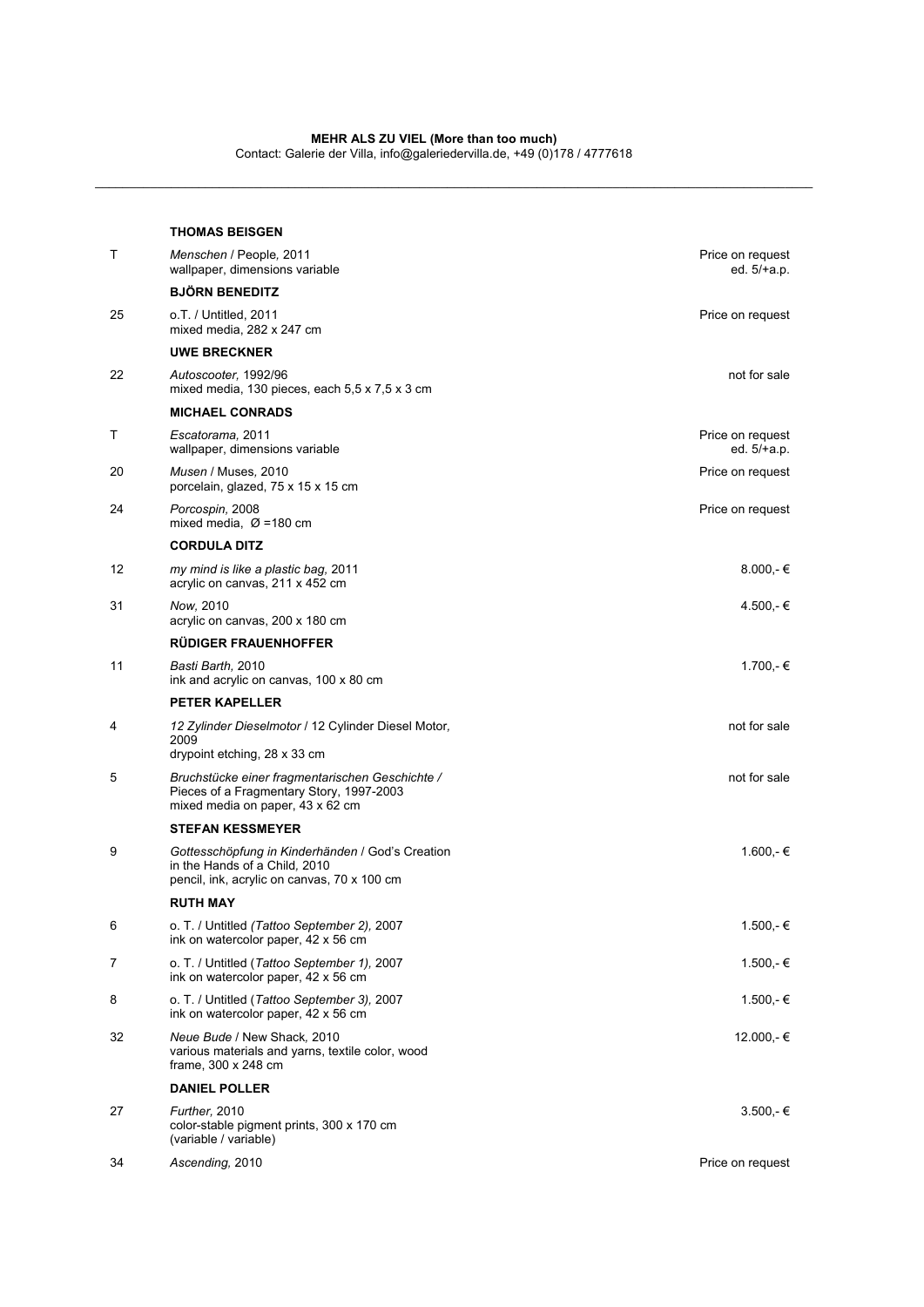HD-Video-Loop, D342: 14 min

|    | <b>STEFAN RINGELSCHWANDTNER</b>                                                                                          |                                 |
|----|--------------------------------------------------------------------------------------------------------------------------|---------------------------------|
| 21 | Nude, 2008<br>film projection on display window<br>Music by Radiohead, 4:15 min                                          | Price on request                |
|    | <b>ANJA SCHEFFLER-REHSE</b>                                                                                              |                                 |
| Т  | Cartoon: Sie sind überall?! / Cartoon: They Are<br>Everywhere?!, 2011<br>wallpaper, dimensions variable                  | Price on request<br>ed. 5/+a.p. |
| 10 | Frohe Ostern / Happy Easter, 2010<br>mixed media, circa 105 x 30 cm                                                      | 500,-€                          |
| 13 | Stacheltier / Hedgehog, 2010<br>Porzellan, Schrauben, porcelain, screws, hot glue,<br>circa $16 \times 25$ cm            | 400,-€                          |
| 14 | Mit Mäusen kann man Kunst machen / Art Can Be<br>Made With Mice, 2011<br>wool, buttons, pillow filling, circa 78 x 35 cm | Price on request                |
| 16 | Tarzan + Jane, 2007<br>Collage, 90 x 87,5 cm                                                                             | 1.400,-€                        |
| 17 | Musik III / Music III, 2007<br>Collage, 70 x 63 cm                                                                       | 1.050,-€                        |
| 18 | Ratten / Rats. 2009<br>Collage, 44,5 x 74,5 cm                                                                           | 900,-€                          |
| 19 | Cartoon: Sie sind überall?! / Cartoon: They Are<br>Everywhere?!, 2009<br>Collage, 70,5 x 50                              | 900,-€                          |
|    | <b>ANJA SCHEFFLER-REHSE</b><br><b>BARBEL YEBOAH</b>                                                                      |                                 |
| 15 | Fische / Fish, 2010<br>Collage, 40 x 50 cm                                                                               | 650,-€                          |
|    | <b>ROLAND SCHMITT</b>                                                                                                    |                                 |
| 2  | the american night/they give, 2010<br>mixed media on paper, 41 x 29,5 cm                                                 | 600,-€                          |
| 3  | batman!!burgers ready!, 2010<br>mixed media on paper, 35 x 35 cm                                                         | 600,-€                          |
|    | <b>ULRIKE SCHÖNAU</b>                                                                                                    |                                 |
| 23 | o. T. 1/ Untitled I, 2010<br>mixed media, circa 170 x 100 cm                                                             | 1.500,-€                        |
| 28 | o. T. II / Untitled II, 2006<br>ink on paper, 50 x 35 cm                                                                 | 750,-€                          |
| 29 | o. T. III / Untitled III, 2006<br>ink on paper, 50 x 35 cm                                                               | 750,-€                          |
| 30 | o. T. IV / Untitled IV. 2007<br>ink on paper, 35 x 50 cm                                                                 | 750,-€                          |
|    | <b>MAX STRICKER</b>                                                                                                      |                                 |
| Т  | Seelenlandschaft / Landscape of the Soul, 2011                                                                           | Price on request<br>ed. 5/+a.p. |
| 33 | o. T., Untitled, 2011<br>Installation, Draht / wire                                                                      | Price on request                |
| 36 | Holotherikmatrilogie, 2010<br>ink on canvas, 70 x 100 cm                                                                 | 1.500,-€                        |
| 37 | La vuelta de los suenos, 2010<br>mixed media on canvas, 70 x 100 cm                                                      | 1.500,-€                        |
|    | <b>HARALD STOFFERS</b>                                                                                                   |                                 |
| 26 | Briefe / Letters: see below                                                                                              |                                 |